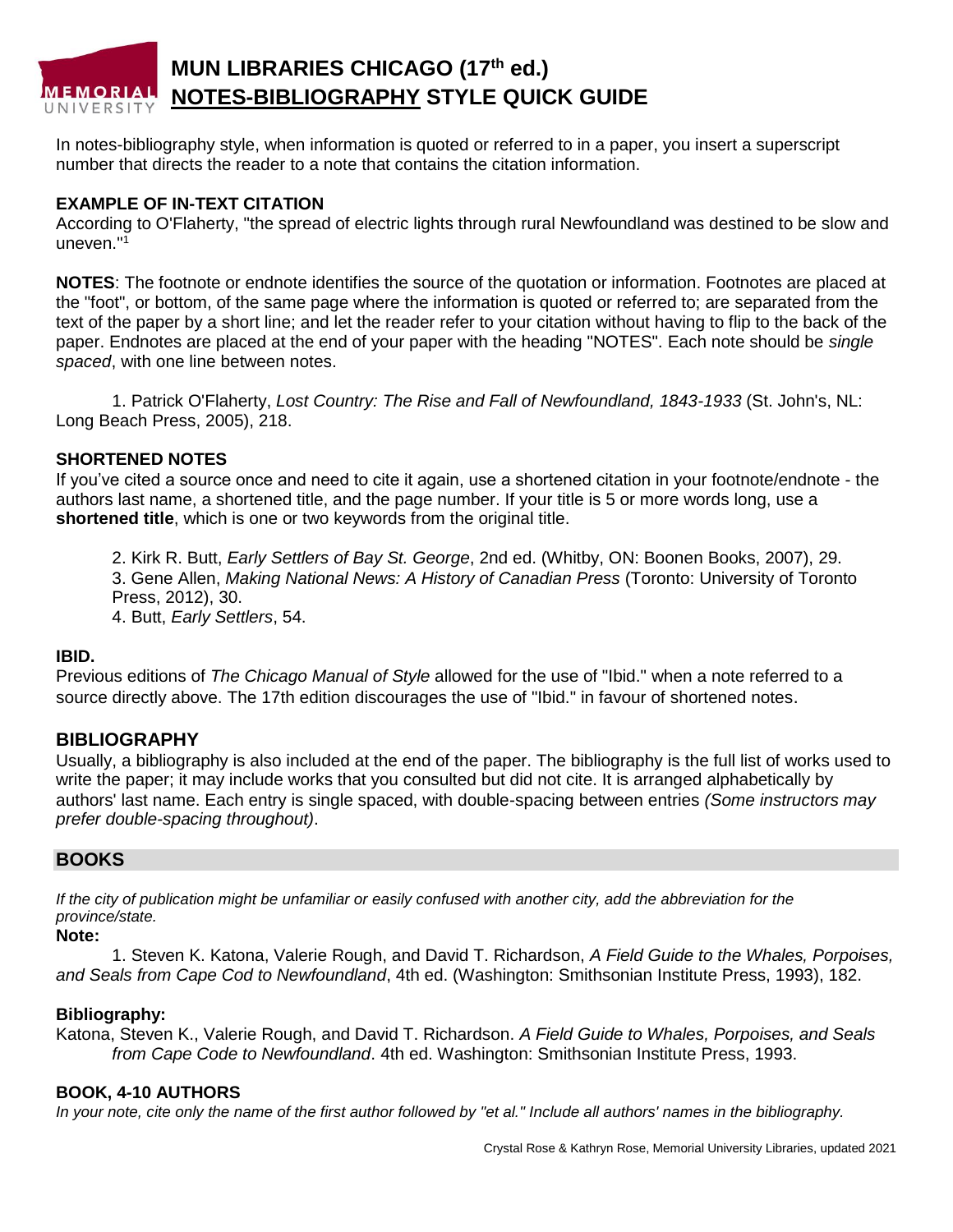#### **Note:**

2. Kathryn Rose et al., *Newfoundland and War* (St. John's, NL: Memorial University of Newfoundland Press, 2012), 4.

## **Bibliography:**

Rose, Kathryn, Crystal Rose, Lisa Goddard and Erin Alcock. *Newfoundland and War*. St. John's, NL: Memorial University of Newfoundland Press, 2012.

## **E-BOOK (DOWNLOADED)**

*If you downloaded it to your computer or e-book reader, indicate the format (Kindle edition, Kobo edition, PDF e-book, EPUB e-book). If page numbers are not available, use a chapter number, section heading, or other indicator.* **Note:**

3. Jane Austen, *Pride and Prejudice* (New York: Penguin Classics, 2007), Kobo edition, 174.

## **Bibliography:**

Austen, Jane. *Pride and Prejudice*. New York: Penguin Classics, 2007. Kobo edition.

## **E-BOOK (LIBRARY DATABASE)**

*Include the DOI or "digital object identifier". If it is not available, include the database name instead. Do not use a library database URL.*

**Note:** 

4. Jennifer Mary Hubbard, *A Science on the Scales: The Rise of Canadian Atlantic Fisheries Biology, 1898-1939* (Toronto: University of Toronto Press, 2006), 276-77, Dès Libris.

#### **Bibliography:**

Hubbard, Jennifer Mary. *A Science on the Scales: The Rise of Canadian Atlantic Fisheries Biology, 1898- 1939*. Toronto: University of Toronto Press, 2006. Dès Libris.

## **E-BOOK (ONLINE)**

*Include the DOI or "digital object identifier". If there are no page numbers, use a chapter number, section heading, or other indicator and in the note you may use a chapter or page specific URL. In the bibliography, use the URL for the book's main page.*

**Note:**

5. Robert Southey, *The Early Naval History of England* (Philadelphia: Carey, Lea and Blanchard, 1835), 33-34, https://www.google.ca/books/edition/The\_Early\_Naval\_History\_of\_England/ SY7Sjts3nPQC?hl=en&gbpv=0.

#### **Bibliography:**

Southey, Robert. *The Early Naval History of England*. Philadelphia: Carey, Lea and Blanchard, 1835. https://www.google.ca/books/edition/The\_Early\_Naval\_History\_of\_England/ SY7Sjts3nPQC?hl=en&gbpv=0.

# **EDITED BOOK (EDITOR INSTEAD OF AN AUTHOR)**

#### **Note:**

6. Ursula Kelly and Elizabeth Yeoman, eds., *Despite this Loss: Essays on Culture, Memory and Identity in Newfoundland and Labrador* (St. John's, NL: Iser Books, 2010), 117.

#### **Bibliography:**

Kelly, Ursula and Elizabeth Yeoman, eds. *Despite this Loss: Essays on Culture, Memory and Identity in Newfoundland and Labrador*. St. John's, NL: Iser Books, 2010.

## **EDITED BOOK (EDITOR IN ADDITION TO AN AUTHOR)**

*When editors' names follow the title, only use "ed." (not "eds.") as it refers to "edited by".*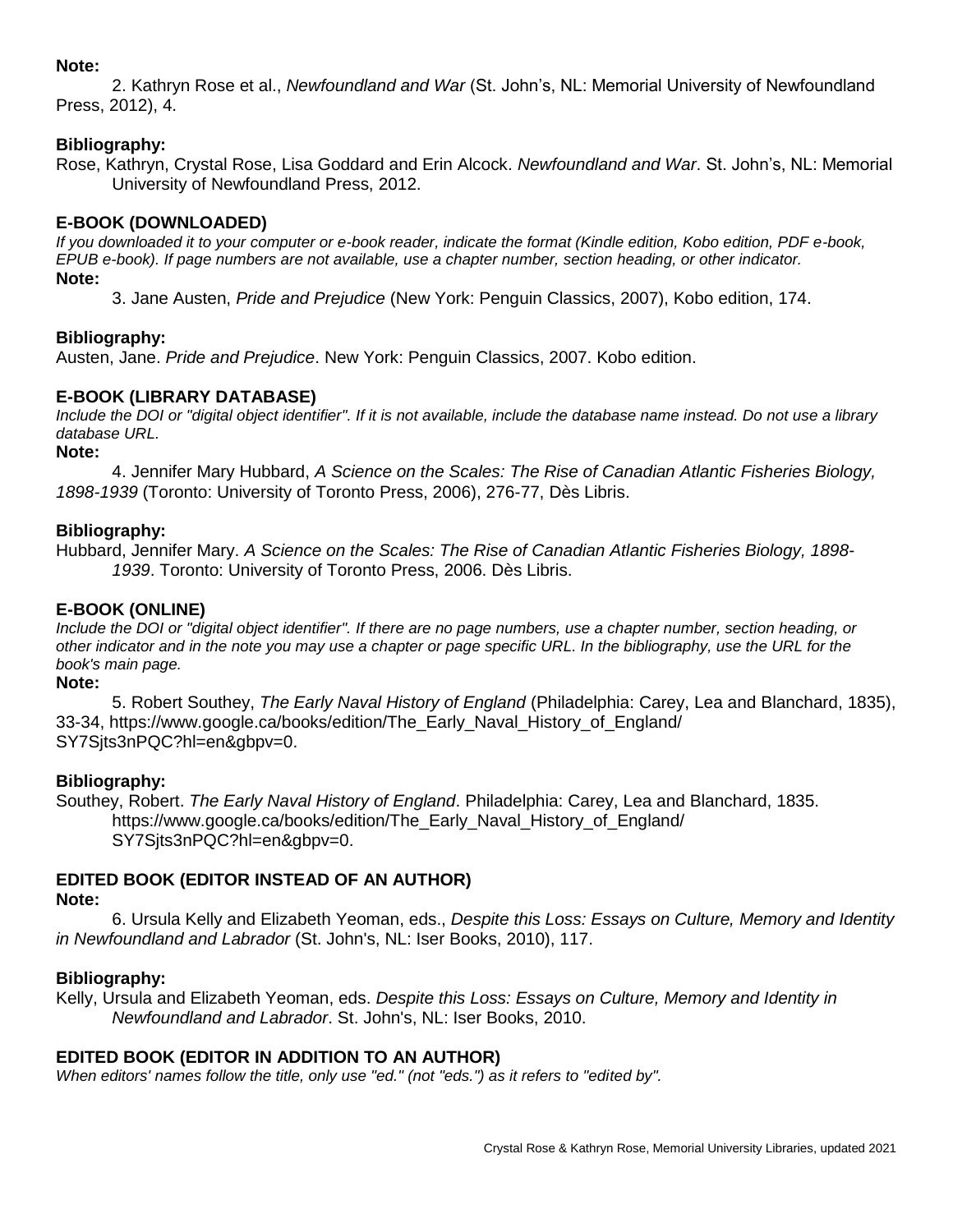#### **Note:**

7. Al Pittman, *An Island in the Sky: Selected Poetry of Al Pittman*, ed. Martin Ware and Stephanie Mckenzie (St. John's, NL: Breakwater, 2003), 129.

## **Bibliography:**

Pittman, Al. *An Island in the Sky: Selected Poetry of Al Pittman*. Edited by Martin Ware and Stephanie Mckenzie. St. John's, NL: Breakwater, 2003.

## **ARTICLE/CHAPTER IN A BOOK**

#### **Note:**

8. W. Gordon Handcock, "English Migration to Newfoundland," in *Peopling of Newfoundland: Essays in Historical Geography*, ed. John J. Mannion (St. John's, NL: Memorial University of Newfoundland, Institute of Social and Economic Research, 1977), 36.

## **Bibliography:**

Handcock, W. Gordon. "English Migration to Newfoundland." In *Peopling of Newfoundland: Essays in Historical Geography*. Edited by John J. Mannion, 15-48. St. John's, NL: Memorial University of Newfoundland, Institute of Social and Economic Research, 1977.

## **TRANSLATED BOOK**

**Note:**

9. Roch Carrier, *La Guerre, Yes Sir!*, trans. Sheila Fischman (Toronto: Anansi, 1970), 16.

#### **Bibliography:**

Carrier, Roch. *La Guerre, Yes Sir!* Translated by Sheila Fischman. Toronto: Anansi, 1970.

## **EDITION OF A BOOK (OTHER THAN THE FIRST)**

*Add the number of the edition after the title, and after the name of any editor(s) or translator(s).*

**Note:**

10. Kirk R. Butt, *Early Settlers of Bay St. George*, 2nd ed. (Whitby, ON: Boonen Books, 2007), 29.

#### **Bibliography:**

Butt, Kirk R. *Early Settlers of Bay St. George*. 2nd ed. Whitby, ON: Boonen Books, 2007.

## **ARTICLES**

## **JOURNAL ARTICLE, 1-3 AUTHORS (PRINT)**

#### **Note:**

11. Gordon Cox, "A Newfoundland Christmas Caroling Tradition," *Folk Music Journal* 3, no. 3 (1977): 249.

## **Bibliography:**

Cox, Gordon. "A Newfoundland Christmas Caroling Tradition." *Folk Music Journal* 3, no. 3 (1977): 242-60.

## **JOURNAL ARTICLE, 4-10 AUTHORS (PRINT)**

*In your note, cite only the name of the first author followed by "et al." Include all authors' names in the bibliography.* **Note:**

12. Ben Hawkins et al., "The Road to Damascus," *Carnivale* 2, no. 13 (2005): 18.

## **Bibliography:**

Hawkins, Ben, Justin Crowe, Clayton Jones, Rita Sue Dreifuss, and Apollonia Bojakshiya. "The Road to Damascus." *Carnivale* 2, no. 13 (2005): 1-24.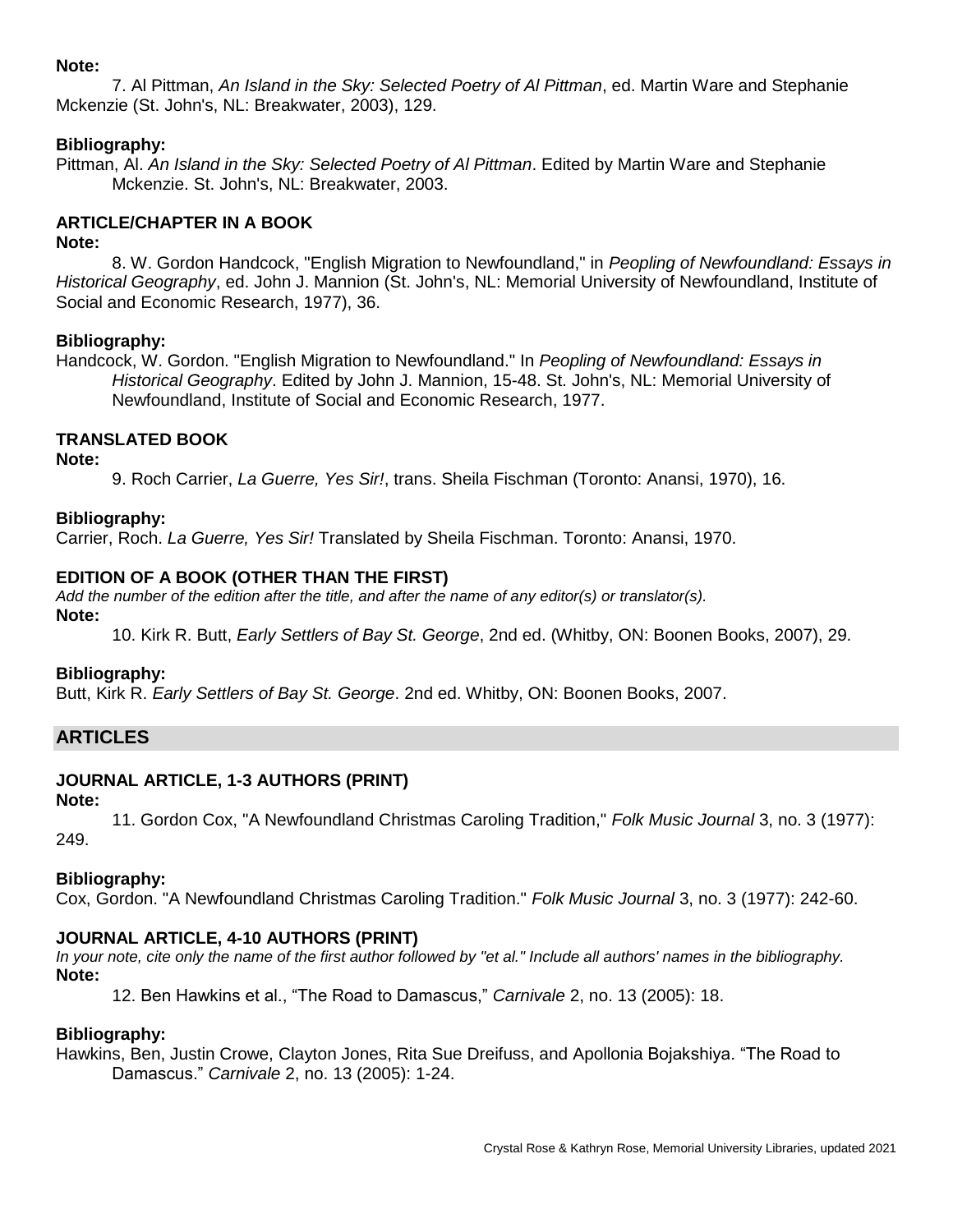## **JOURNAL ARTICLE, MORE THAN 10 AUTHORS (PRINT)**

*In your note, cite only the name of the first author followed by "et al." In your bibliography, list the first seven authors' names, followed by "et al."*

#### **Note:**

13. Malcolm Reynolds et al., "The Browncoats Rise Again: The Turning Point in the Unification War," *Mutant Enemy* 9, no. 20 (2002): 14.

#### **Bibliography:**

Reynolds, Malcolm, Zoe Washburne, Hoban Washburne, Inara Serra, Kalyee Frye, Jayne Cobb, Shepherd Book, et al. "The Browncoats Rise Again: The Turning Point in the Unification War." *Mutant Enemy* 9, no. 20 (2002): 1-14.

#### **JOURNAL ARTICLE (Online)**

*Include the DOI or "digital object identifier". If it is not available, use the URL instead. If you accessed it through a library database, name the database; do not use a library database URL.* 

**Note:**

14. Pierre Pepin, Eugene Colbourne, and Gary Maillet, "Seasonal Patterns in Zooplankton Community Structure on the Newfoundland and Labrador Shelf," *Progress in Oceanography* 91, no. 3 (2011): 280, https://doi.org/10.1016/j.pocean.2011.01.003.

#### **Bibliography:**

Pepin, Pierre, Eugene Colbourne, and Gary Maillet. "Seasonal Patterns in Zooplankton Community Structure on the Newfoundland and Labrador Shelf." *Progress in Oceanography* 91, no. 3 (2011): 273-285. https://doi/10.1016/j.pocean.2011.01.003.

#### **MAGAZINE ARTICLE (PRINT)**

#### **Note:**

15. Harry Wilson, "When Cod Was King," *Canadian Geographic*, December 2013, 32.

#### **Bibliography:**

*It is usually sufficient to cite magazines in notes.*

#### **MAGAZINE ARTICLE (ONLINE)**

*Include the URL (or DOI, if available) at the end of the citation. If you've accessed it through a library database, name the database; do not use a library database URL. If there are no page numbers, in the note, identify the location by adding a description (like a paragraph number, heading, or section description).*

#### **Note:**

16. Frank Moher, "Son of the Rock," *Backofthebook.ca: Canada's Online Magazine*, October 11, 2008, para. 5, http://backofthebook.ca/2008/10/11/son-of-the-rock/331/.

#### **Bibliography:**

*It is usually sufficient to cite magazines in notes.*

#### **NEWSPAPER ARTICLE**

*Omit page numbers for newspapers. For online newspaper articles, include the URL (or DOI, if available) at the end of the citation.*

#### **Note:**

17. Gordon Pitts, "The Fishery is Dead; Long Live the Fishery," *Globe and Mail*, February 18, 2008.

#### **Bibliography:**

*Newspaper articles are more commonly cited only in notes.*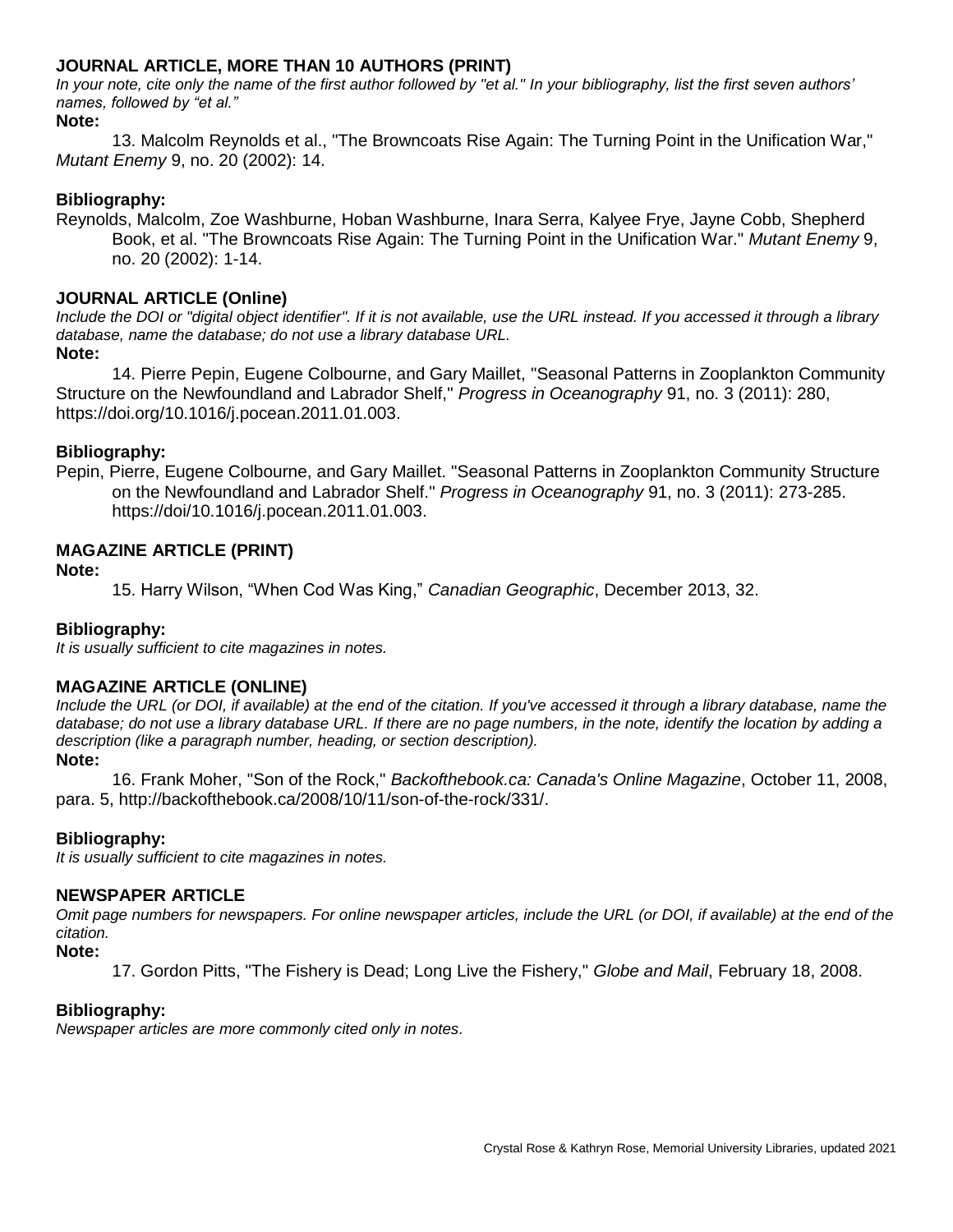## **WEBSITES, SOCIAL MEDIA & BLOGS**

#### **WEBSITES**

*Include as much of the following information as you can. The word website or web page may be added in parenthesis if the source is unclear.*

**18. Author, "Title" or Description of web page, Title or Owner/Sponsor of Website, date of publication or last revision/modification, URL.**

#### **Note:**

19. Jenny Higgins, "Women's Suffrage," Newfoundland and Labrador Heritage, 2008, http://www.heritage.nf.ca/law/suffrage.html.

20. Olaf U. Janzen, "Beothuk and Mi'kmaq," Grenfell Campus, Memorial University of Newfoundland (website), last modified January 13, 2014, http://www2.swgc.mun.ca/nfld\_history/nfld\_history\_beothuk.htm.

#### **Bibliography:**

*Chicago Style recommends only citing websites in notes.* 

#### **No author?**

*If there is no person or organization obviously identified as the author, start with the title of the web page or document instead.*

21. "Newfoundland Government Rejects Environmental Impact Statement for Nickel Plant," Mining Watch Canada, November 28, 2008, http://www.miningwatch.ca/fr/newfoundland-government-rejectsenvironmental-impact-statement-nickel-plant-0.

#### **No date?**

*If there is no date available, use the date that you accessed the webpage.*

22. Kathy Kaufield and Alain Bosse, "Atlantic Lobster Food Service Guide," Lobster Council of Canada (website), accessed March 11, 2020, https://lobstercouncilcanada.ca/wp-content/uploads/2017/03/ Atlantic Lobster Guide P12 compressed.pdf.

#### **SOCIAL MEDIA POSTS**

*Retain a copy of the social media content cited, in case your cited post gets deleted. Social Media citations can often be limited to the text:*

Local news organization VOCM's Question of the Day on Twitter was "With provincial vaccination rates nearing 80 percent, are you comfortable and ready to head back into the workplace?" (@VOCMNEWS, September 14, 2021).

*If it is important to provide a link, you may include a note. If only a screen name is known, use the screen name in place of an author's name.*

**Note:**

## **23. Author's Real Name (@Username), "Up to the first 160 characters of the post, including spaces," Site Name and description if it is a photo or video, Month day, year of post, URL.**

24. Archives and Special Collections, Queen Elizabeth II Library, MUN

(@MUNarchivesandspecialcollections), "JR Smallwood, Clara (Oates) Smallwood and their baby. Probably Ramsey. From the JR Smallwood backlog," Facebook photo, September 13, 2020, https://www.facebook.com /MUNarchivesandspecialcollections/photos/a.985705874831536/3366479666754133/.

#### **Bibliography:**

*Chicago Style recommends only citing social media posts in the text or in notes.*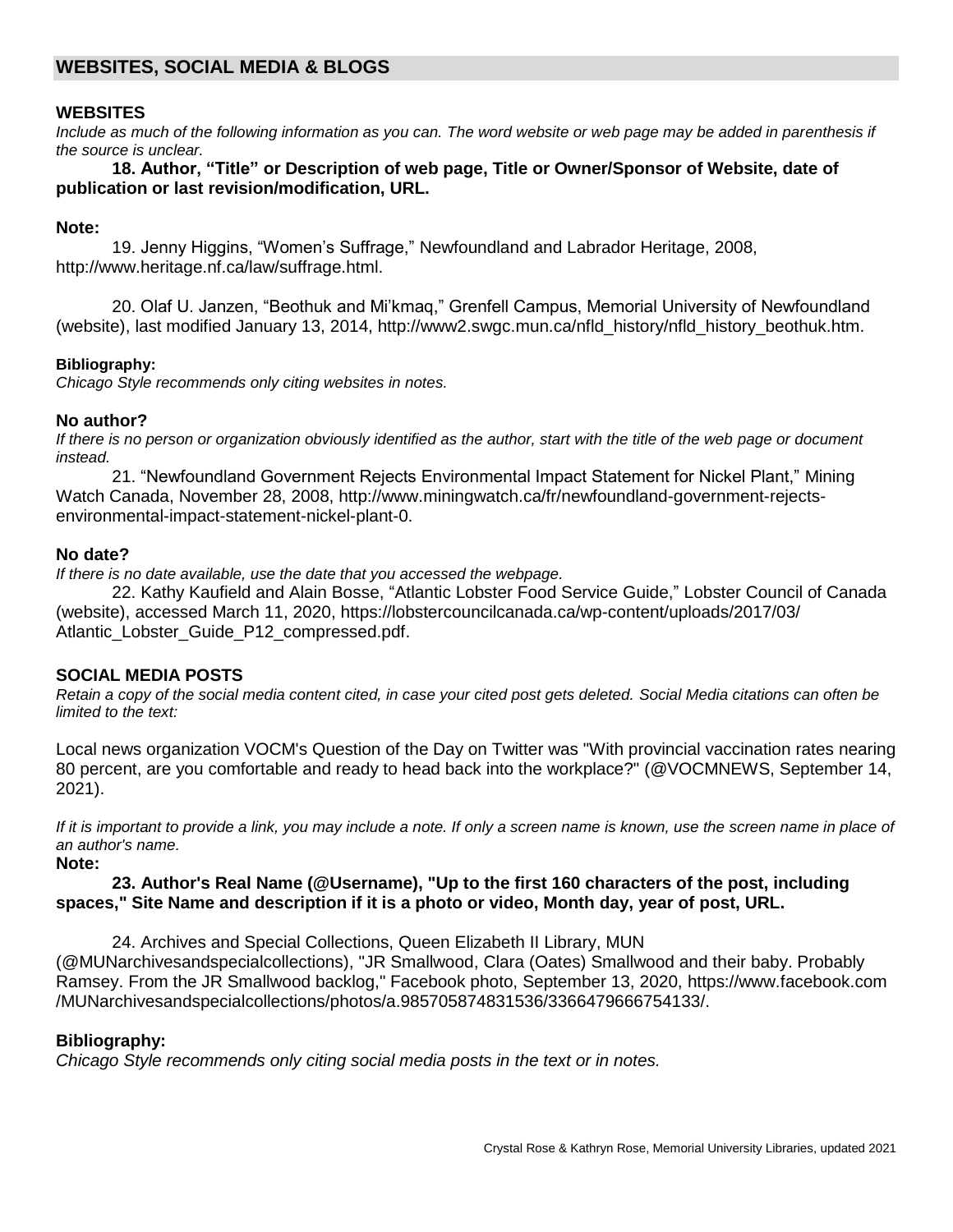## **YOUTUBE VIDEO**

#### **Note:**

 25. BBC Ideas, "The Quiet Power of Introverts," YouTube video, 3:42, January 28, 2020, https://www.youtube.com/watch?v=o1Y4Z0oh1GE.

## **Bibliography:**

*Chicago Style recommends only citing in notes.* 

## **BLOG POSTS**

*Blog posts are cited like online newspaper articles. The word blog may be added in parenthesis after the blog title.*

26. Constantina Katsari, "Ancient Artifacts from the Erotic Museum in Paris," *Love of History* (blog), February 9, 2015, http://loveofhistory.com/ancient-artifacts-from-the-erotic-museum-in-paris/.

## **Bibliography:**

*Like newspaper articles, Chicago Style recommends only citing blog posts in notes.* 

## **OTHER**

## **CLASS LECTURE, SPEECH, OR ACADEMIC TALK**

*Put the lecture title in quotation marks after the speaker's name. If the lecture is untitled, place the course name in square brackets.*

**Note:**

27. John Bodner, [Folklore and Popular Culture] (lecture, Grenfell Campus, Memorial University of Newfoundland, Corner Brook, NL, February 15, 2008).

## **Bibliography:**

Bodner, John. [Folklore and Popular Culture]. Lecture, Grenfell Campus, Memorial University of Newfoundland, Corner Brook, NL, February 15, 2008.

## **CLASS NOTES ON COURSE WEBSITE (Brightspace)**

*Include date they were created, posted or last revised; If no such date is available include date of access. Include URL.* **Note:**

28. John Bodner, "Folksong" (course notes for Folklore and Popular Culture, Grenfell Campus, Memorial University of Newfoundland, Corner Brook, NL, February 15, 2008), http://online.mun.ca/folk1000%20jbodner/Feb%2015%202008.pdf.

## **Bibliography:**

Bodner, John. "Folksong." Course notes for Folklore and Popular Culture, Grenfell Campus, Memorial University of Newfoundland, Corner Brook, NL, February 15, 2008. http://online.mun.ca/folk1000%20jbodner/Feb%2015%202008.pdf.

## **DICTIONARY/ENCYCLOPEDIA (PRINT)**

*For commonly used or well-known reference books, do not give full publication information; only provide edition, if other than first. Cite the title of the entry proceeded by s.v., meaning sub verbo, or "under the word"; plural s.vv.). Do not include page numbers.*

**Note:**

29. *Encyclopaedia Britannica*, 15th ed., s.v. "Salvation."

## **Bibliography:**

*In Chicago Style, well-known dictionaries and encyclopedias do not need to be included in bibliographies.*

## **DICTIONARY/ENCYCLOPEDIA (ONLINE)**

*Include the DOI or "digital object identifier". If it is not available, use the URL instead. If you accessed it through a library database, name the database; do not use a library database URL.*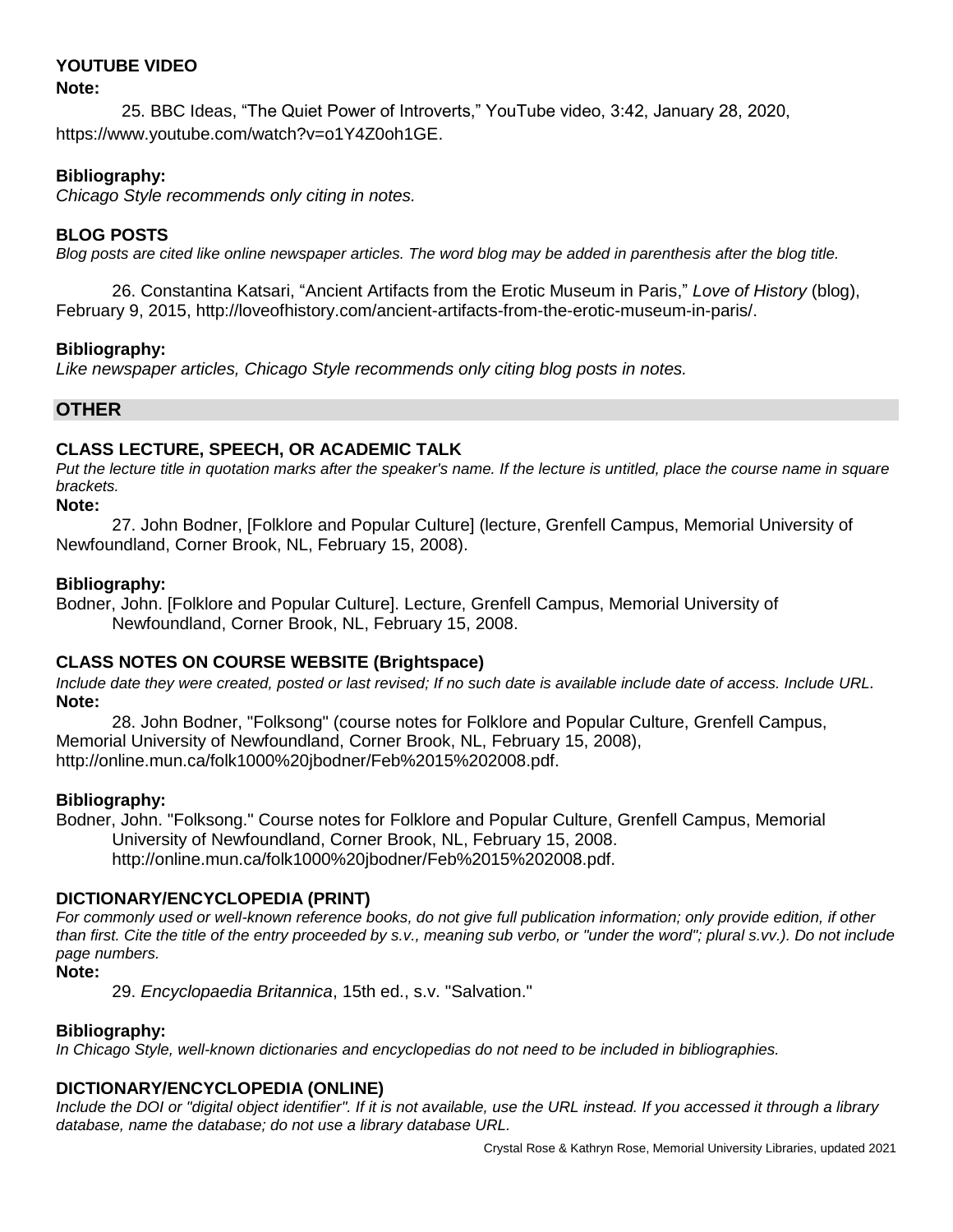#### **Note:**

30. *Oxford English Dictionary*, 3rd ed., s.v. "Anomie," https://doi/10.1093/acref/9780199571123. 001.0001.

## **Bibliography:**

*In Chicago Style, well-known dictionaries and encyclopedias do not need to be included in bibliographies.*

#### **GOVERNMENT DOCUMENT, CANADIAN (PRINT)**

*The Chicago Manual recommends consulting the [Canadian Guide to Uniform Legal Citation \(9th edition\)](https://mun.primo.exlibrisgroup.com/permalink/01MUN_INST/1f101eq/alma991141973902511) for more specific information.*

**Note:**

32. Statistics Canada, *A National Overview: Population and Dwelling Counts, 2006 Census* (Ottawa: Statistics Canada, 2007), p. 279-80.

#### **Bibliography:**

Statistics Canada. *A National Overview: Population and Dwelling Counts, 2006 Census*. Ottawa: Statistics Canada, 2007.

#### **GOVERNMENT DOCUMENT, CANADIAN (ONLINE)**

*Include publication or last revision date; If no such date is available include date of access. Include the URL.* **Note:**

33. Environment Canada, "Canada's Emission Trends" (July, 2011), p. 19, http://www.ec.gc.ca/ Publications/E197D5E7-1AE3-4A06-B4FC-CB74EAAAA60F/CanadasEmissionsTrends.pdf.

#### **Bibliography:**

Environment Canada. "Canada's Emission Trends." July, 2011. http://www.ec.gc.ca/Publications/E197D5E7- 1AE3-4A06-B4FC-CB74EAAAA60F/CanadasEmissionsTrends.pdf.

#### **INTERVIEW (UNPUBLISHED)**

**Note:**

34. John A. Smith, telephone conversation with author, May 29, 2005.

35. David Peddle, interview by author, Corner Brook, NL, March 22, 2011.

#### **Bibliography:**

*Interviews are not included in the bibliography unless they are available for others to access (for example, in a library or archive, or posted online). Consider preserving a permanent record of any interviews you conduct to prevent possible challenges to the research.*

#### **LETTERS TO THE EDITOR AND READERS' COMMENTS**

*Published letters to the editor do not include headlines.*

#### **Note:**

36. Crystal Rose, letter to the editor, *The Western Star*, October 12, 2016.

*Comments are treated like a comment on a blog post, where you list the names as they are recorded with the comment, and other identifying information in parenthesis. If you can include a direct link to the comment, do so; otherwise, link to the article. Replies can refer to the cited comment.*

37. Kate (Newfoundland), May 24, 2014, comment on Meghan Gamsby, "Join QEII for Art Hive," The Telegram, May 22, 2014, http://www.telegram.ca/2014/05/22/QEII-arthive.html. 38. Meghan (Newfoundland), reply to Kate, May 25, 2014.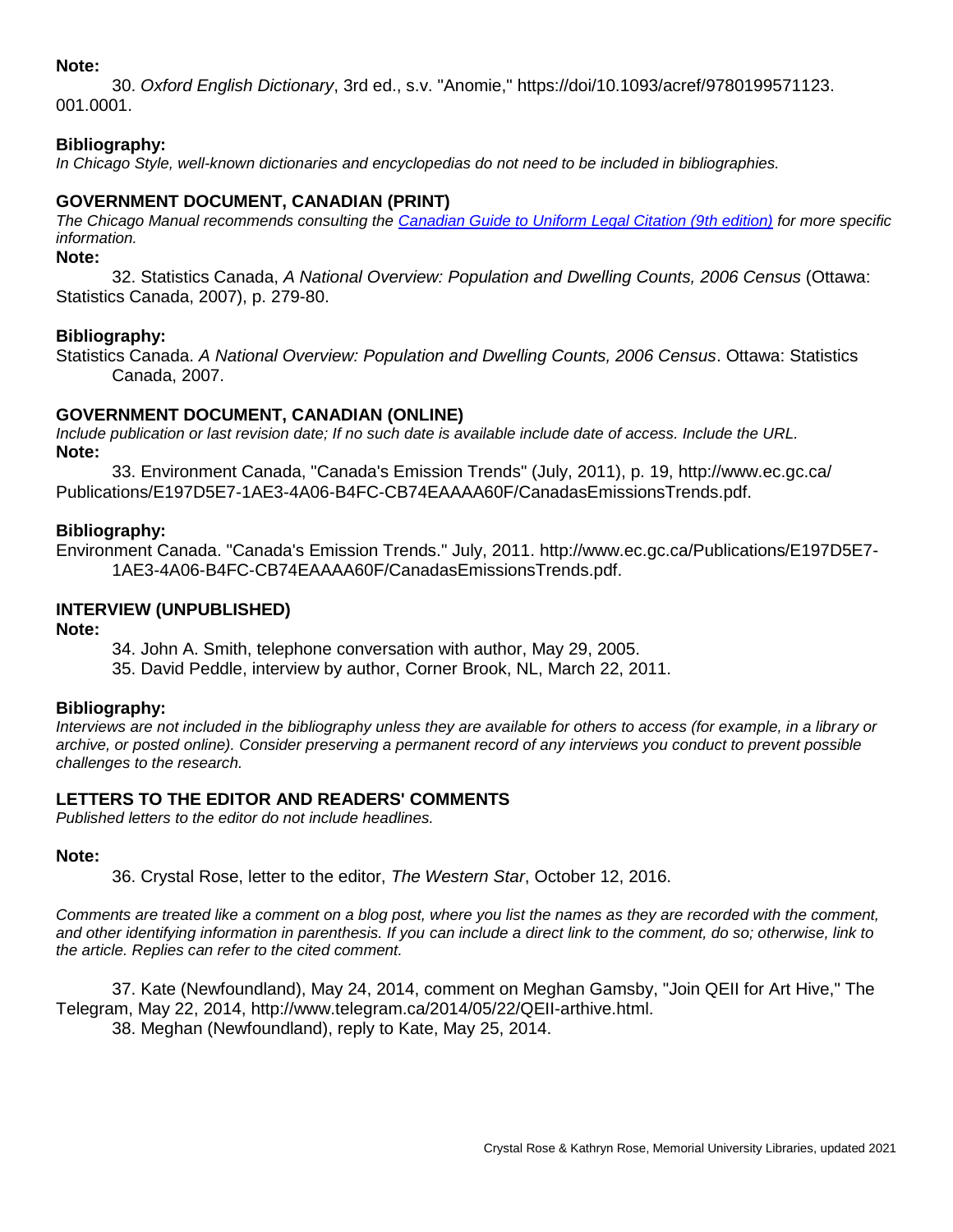## **MOVIE**

*For streaming films accessed through the library, include the database name (i.e. Audio Cine Films, Kanopy, Digital Theatre+). Do not use a library database URL.*

## **Streaming**

## **Note:**

39. *Back to the Future*, directed by Robert Zemeckis, released 1985, by Universal Pictures, accessed September 13, 2020, Audio Cine Films.

## **Bibliography:**

Zemeckis, Robert, dir. *Back to the Future.* Released 1985, by Universal Pictures. Accessed September 13, 2020. Audio Cine Films.

## **DVD**

#### **Note:**

40. *The Viking*, directed by George Melford and Varick Frissell (1931; Burbank, CA: Morningstar Entertainment, 2008), DVD.

## **Bibliography:**

Melford, George, and Varick Frissell, dir. *The Viking*. 1931; Burbank, CA: Morningstar Entertainment, 2008. DVD.

## **MULTIMEDIA APP CONTENT**

*This includes video games, interactive books, encyclopedias and other content that is a stand-alone application, for use on an individual computer or device. Make sure to include the version number and information on the operating system required to run the app.*

#### **Note:**

41. Temple Run 2, iPad, ed., 1.47 (Imangi Studios, LLC, 2017), iOS 7.0 or later.

## **Bibliography:**

Imangi Studios, LLC. Temple Run 2. V.1.47. Imangi Studios, 2017. iOS 7.0 or later.

## **PERSONAL COMMUNICATION (CONVERSATION, EMAIL, TEXT, DM)**

*References to communications are usually built into the text, but can be provided in a note. Email addresses should be omitted. If you need to include it, ensure you obtain the permission of the owner.*

In a text to the author on April 4, 2020, a representative from the organization wrote that...

#### **Note:**

42. Edwin Bezzina, email message to author, January 19, 2019.

43. Facebook Messenger direct message to author, May 17, 2020.

#### **Bibliography:**

Personal communications are not included in the bibliography. Consider preserving a permanent record of personal *communications to prevent possible challenges to the research.*

## **THESIS/DISSERTATION (PRINT)**

#### **Note:**

44. Dorothy C. Anger, "Putting it Back Together: Micmac Political Identity in Newfoundland," (master's thesis, Memorial University of Newfoundland, 1983), 142.

## **Bibliography:**

Anger, Dorothy C. "Putting it Back Together: Micmac Political Identity in Newfoundland." Master's thesis, Memorial University of Newfoundland, 1983.